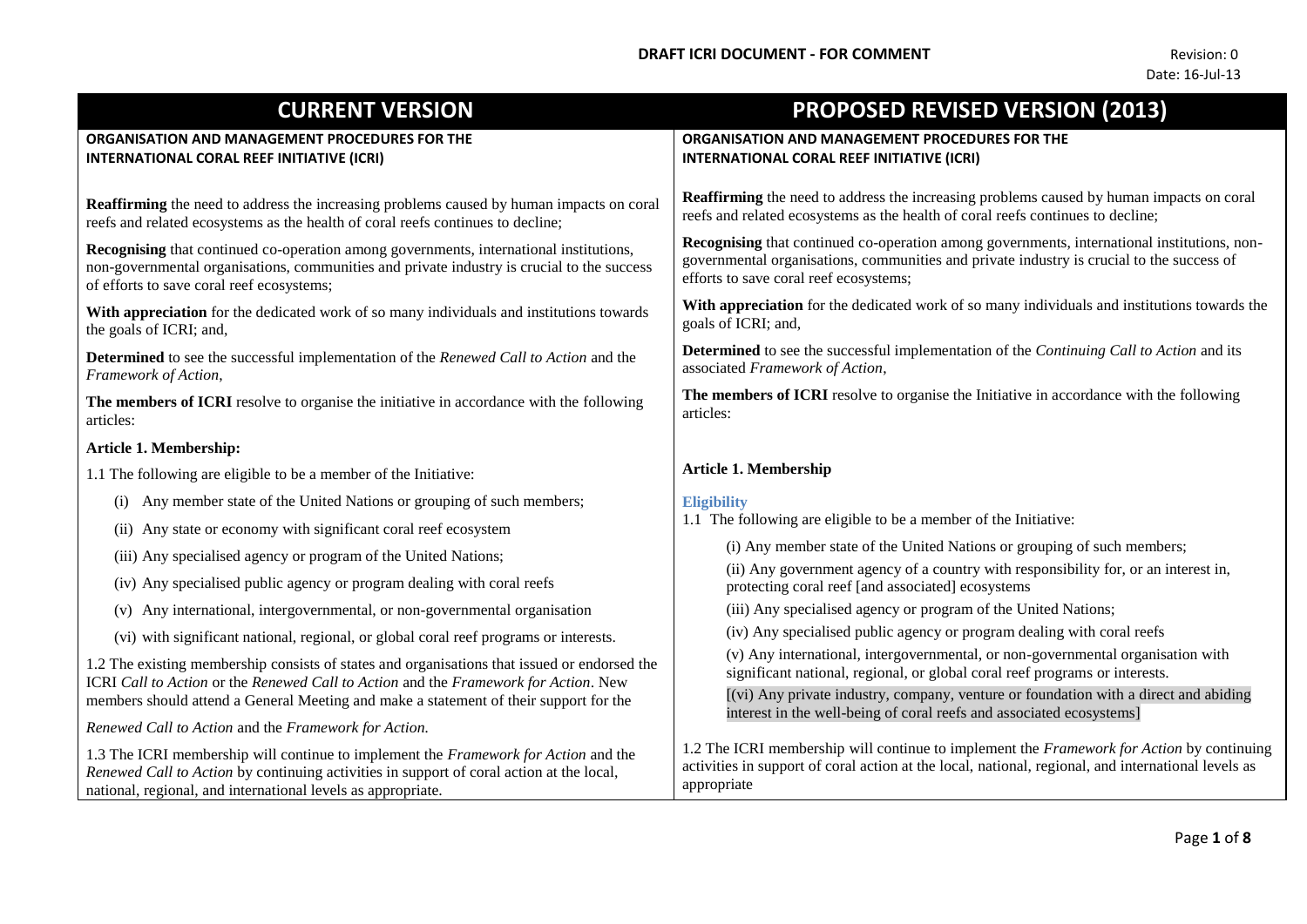# **DRAFT ICRI DOCUMENT - FOR COMMENT EXAMPLE 2008 12 ACCOMMENT 12 ACCOMMENT Revision: 0**

1.4 Continued membership requires an up-to-date written report of ongoing activities in support of the Initiative and the designation of two points of contact. Members should endeavour to attend at least one General Meeting for every term of a Host Secretariat. Any organisation whose activities are disruptive may lose their standing by a decision of the members attending a General Meeting**.**

### **Article 2. General Meetings:**

2.1 General Meetings will be held at least annually. Whenever possible, such meetings

should be held in conjunction with the quadrennial International Tropical Marine

Ecosystems Management Symposia, the International Coral Reef Symposia, or other significant meetings.

2.2 Additional General Meetings may be convened, as the membership deems necessary.

Any Member may request an additional meeting by written request to the Host Secretariat or the Designated Administrative Representative (DAR). The Host Secretariat or DAR will circulate the request and decide whether to hold the meeting, based on responses received from members within 14 days and depending on availability of funding.

2.3 At the request of a Member, guests may be invited by the Host Secretariat to attend as observers the plenary sessions of a General Meeting. Observers may request permission from the plenary chair to make a presentation, which the chair will decide after consulting with the organisers of the meeting. Observer participation during meetings will be at the discretion of the plenary chair but may not supersede the participation of members.

2.4 Decisions to provide financial support to representatives from developing countries to attend General Meetings is left to the discretion of the Host Secretariat. Those requiring such support should submit a formal request to the Host Secretariat or DAR.

# **Article 3. Regional Organization, Meetings and Workshops:**

3.1 ICRI will encourage and endorse regular regional meetings. ICRI regional membership will conform, to the greatest extent practicable, to the UNEP Regional Seas regions with substantial coral reefs, consolidated as follows: Caribbean, North East Pacific, East Asia, Eastern Africa, the ROPME Sea Area (Kuwait Region), Red Sea and Gulf of Aden, South Asia, South Pacific.

3.2 Members not associated with any of these programs may declare in which region or regions they wish to participate.

3.3 Organisers of regional meetings are encouraged to invite observers, especially stakeholders, to these meetings. Observer participation is at the discretion of the organisers

### **Becoming a member**

1.3 Aspiring ICRI members should send a request in writing (in a form of a letter) to the ICRI Secretariat, detailing the rationale for their membership application and providing a statement of their support for the *Continuing Call to Action* and the *Framework for Action*

1.4. The membership request letter should be signed by the organisation's highest administration position. In the case of a government agency or department, the letter should be signed by the line Minister or the most senior official of that agency of department.

1.5 The ICRI Secretariat will acknowledge receipt of the membership request and convey it to ICRI members at the next General Meeting. Applicants are strongly encouraged to attend the General Meeting to support their membership request.

1.6 ICRI Members present at General Meetings will take a decision on whether or not to accept each membership application.

#### **Members' obligations**

1.7 Members should endeavour to attend at least one General Meeting for every term of a Host Secretariat.

1.8 Members are required to confirm or update their membership details, including focal points' names and contact details when these details change and at the beginning of each hosting period.

1.9 Members are required to provide up-to-date written reports of ongoing activities (known as 'Member's Reports') in support of the Initiative and provide it to the Secretariat before each General Meeting.

#### **Membership suspension, revocation and reinstatement**

1.9 Where a member has not attended a General Meeting nor provided a Member's Report for two [three] terms of a Host Secretariat, the Secretariat will send a letter advising the member that its ICRI membership is suspended and, unless otherwise requested by the member prior to the next General Meeting, that membership will automatically be revoked.

1.10 Any Member whose activities are disruptive may see their membership revoked by way of a resolution of the members attending a General Meeting.

1.11 Where a former Member whose membership has been revoked wishes to have its membership status reinstated, a written request should be provided to the ICRI Secretariat, stating the reasons for the request. The Secretariat will review requests on a case by case basis.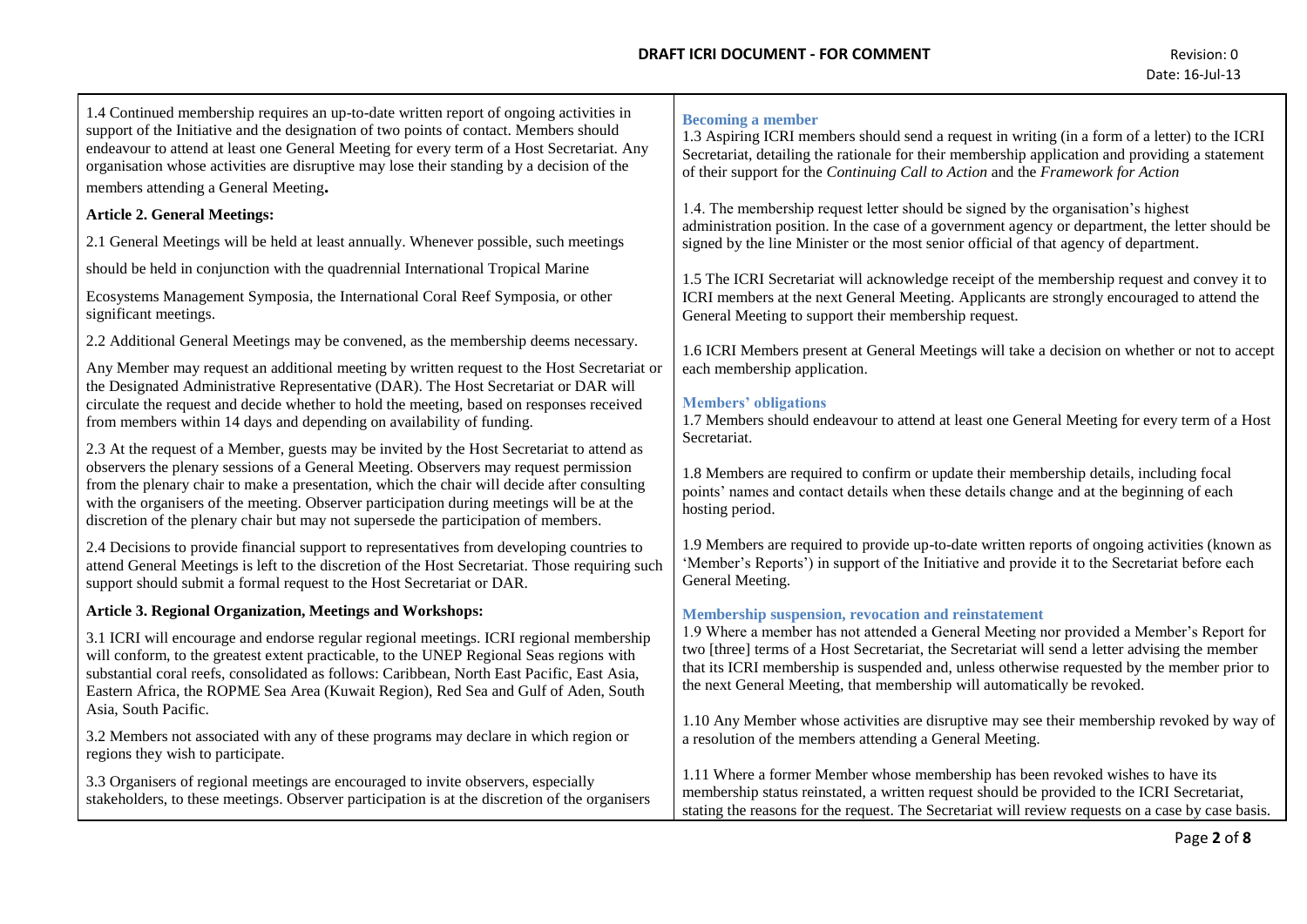| and the chair.                                                                                                                                                                                                                                                                                 | <b>Article 2. General Meetings</b>                                                                                                                                                                                                                                                                                                                                        |
|------------------------------------------------------------------------------------------------------------------------------------------------------------------------------------------------------------------------------------------------------------------------------------------------|---------------------------------------------------------------------------------------------------------------------------------------------------------------------------------------------------------------------------------------------------------------------------------------------------------------------------------------------------------------------------|
| Article 4. Host Secretariat:                                                                                                                                                                                                                                                                   | 2.1 General Meetings will be held at least annually and funded by the Host Secretariat.                                                                                                                                                                                                                                                                                   |
| Only states or a joint partnership by two states shall serve as the Host Secretariat of the<br>Initiative. The term shall be approximately 2 years, with the exact date of transition to be<br>determined by the members.                                                                      | 2.2 In extraordinary circumstances, additional General Meetings may be convened, as the<br>membership deems necessary. Any Member may request an additional meeting by written<br>request to the Host Secretariat. The Host Secretariat will circulate the request and decide<br>whether to hold the meeting, based on responses received from members within 14 days and |
| Article 5. Responsibilities of the Host Secretariat:                                                                                                                                                                                                                                           |                                                                                                                                                                                                                                                                                                                                                                           |
| The responsibilities of the Host Secretariat, in addition to those specified in other articles of<br>these procedures, are:                                                                                                                                                                    | subject to funding.                                                                                                                                                                                                                                                                                                                                                       |
| (i) Developing a Plan of Action for implementation during its term                                                                                                                                                                                                                             | 2.3 At the request of a Member, guests may be invited by the Host Secretariat to attend sessions                                                                                                                                                                                                                                                                          |
| (ii) Organising General Meetings                                                                                                                                                                                                                                                               | of a General Meeting as observers. Observers may request permission from the session's Chair<br>to do a presentation. Observer participation during meetings will be at the discretion of the                                                                                                                                                                             |
| (iii) Co-organising the International Tropical Marine Ecosystems Management                                                                                                                                                                                                                    | plenary Chair but may not supersede the participation of members.                                                                                                                                                                                                                                                                                                         |
| (iv) Symposium (ITMEMS) (iv) Offering assistance to the organisers of the<br>International Coral Reef Symposia to include sessions pertinent to the objectives of<br>ICRI.<br>(v) Preparing the first draft of the agenda for the General Meeting and circulating it to<br>members for comment | 2.4 The decision to provide financial support to ICRI members, networks or appropriate<br>delegates to attend General Meetings is left to the entire discretion of the Host Secretariat.<br>Those requiring such support should submit a formal request to the Host Secretariat.                                                                                          |
| (vi) Preparing the final agenda for the General Meeting and notifying all members of<br>meeting arrangements                                                                                                                                                                                   | 2.5 A decision by the Host Secretariat not to support a Member who formally requested such<br>support cannot be contested.                                                                                                                                                                                                                                                |
| (vii) Accepting draft resolutions and decisions from members and circulating them to<br>members for comment                                                                                                                                                                                    | <b>Article 3. Host Secretariat</b>                                                                                                                                                                                                                                                                                                                                        |
| Following the progress of resolutions, decisions and action statements to<br>(viii)<br>ensure that they are acted upon prior to General Meetings, and acting as the<br>Secretariat for specific Committees designated by ICRI                                                                  | 3.1 Only states or a joint partnership by two states shall serve as the Host Secretariat of the<br>Initiative. The hosting term shall be approximately two years, with the exact date of transition<br>to be determined by the successive hosts.                                                                                                                          |
| (ix) Chairing Plenary Sessions of General Meetings                                                                                                                                                                                                                                             | <b>Responsibilities of the Host Secretariat</b>                                                                                                                                                                                                                                                                                                                           |
| (x) Receiving and circulating national reports                                                                                                                                                                                                                                                 | 3.2 The responsibilities of the Host Secretariat, in addition to those specified in other articles of                                                                                                                                                                                                                                                                     |
| (xi) Preparing and circulating an annual report on the achievements in implementing the<br>Plan of Action of the Host Secretariat or DAR                                                                                                                                                       | these procedures, include:<br>(i) Developing a Plan of Action for implementation during its hosting term                                                                                                                                                                                                                                                                  |
| (xii) Preparing and circulating the Minutes of the Meeting within one month of the end                                                                                                                                                                                                         | (ii)) Undertaking the financial stewardship of the ICRI Secretariat                                                                                                                                                                                                                                                                                                       |
| of each General Meeting and following through immediate actions and tasks                                                                                                                                                                                                                      | (iii) Managing membership, including seeking updates on Member's details at the<br>beginning of its hosting term, maintaining a database on members and nominated focal<br>points, processing membership requests, and sending letters of suspension as per article                                                                                                       |
| Co-organising Regional Meetings or workshops with a host country<br>(xiii)                                                                                                                                                                                                                     |                                                                                                                                                                                                                                                                                                                                                                           |
| Maintaining a database of members, their Point of Contact information and<br>(xiv)<br>of previous representatives to General Meetings                                                                                                                                                          | 1.9 of these procedures                                                                                                                                                                                                                                                                                                                                                   |
| (xv) Alerting members to emerging issues of concern                                                                                                                                                                                                                                            | (iv) Organising General Meetings, including:                                                                                                                                                                                                                                                                                                                              |
| Ensuring continuity in carrying out secretariat functions by consulting with<br>(xvi)                                                                                                                                                                                                          | Preparing the agenda<br>Notifying all members of meeting arrangements using ICRI's outreach                                                                                                                                                                                                                                                                               |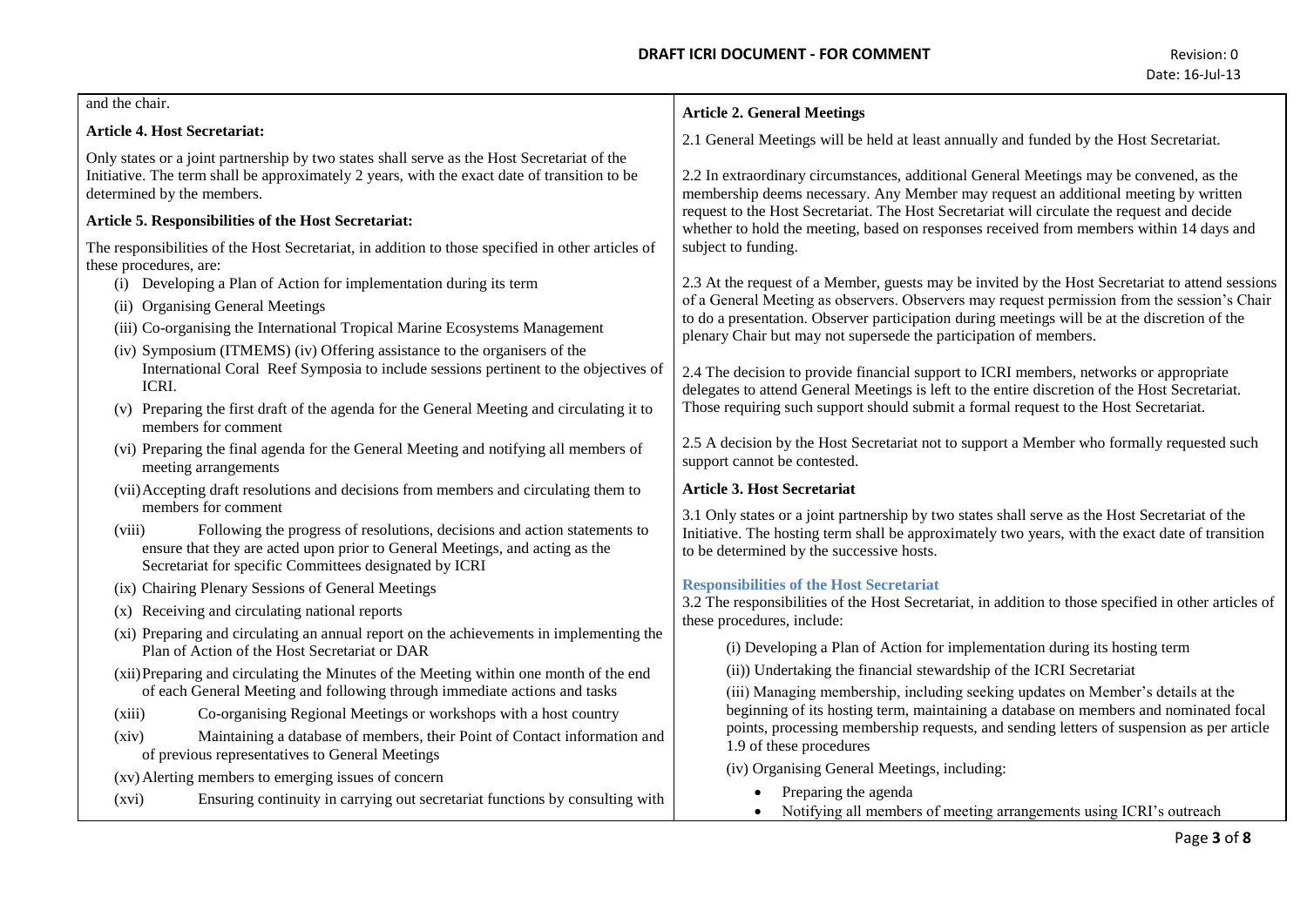| members, especially those that carried out these functions in the past<br>Assisting members in identifying and preparing candidate states as future<br>(xvii)<br><b>Host Secretariats</b><br>(xviii)<br>Representing the Initiative at international conventions or meetings, or<br>appointing appropriate representatives, and reporting back the outcome of such<br>representations to the members, at General Meetings or on the ICRI Forum<br>Disseminating information on ICRI goals and activities to others outside<br>(xix)<br>of ICRI<br>(xx) Facilitating ICRI partner caucus discussions at relevant international meetings when<br>there are a significant number of members present<br>Overseeing the maintenance of the archives of ICRI<br>(xxi)<br>(xxii) Making recommendations on maintaining the internet-based ICRI Forum;<br>(xxiii) Receiving and answering correspondence on behalf of the Initiative<br>(xxiv) Referring inquiries to the appropriate members or subcommittees.<br>(xxv) Recruiting new members<br>(xxvi) Undertaking the financial stewardship of the ICRI Secretariat, including the<br>management and administration of funds provided in support of ICRI and the ICRI | mechanisms<br>Circulating draft motions to members for comment (see xxx of these<br>procedures)<br>Providing templates for, receiving and circulating Members' Reports<br>$\bullet$<br>Chairing Plenary Sessions of General Meetings<br>Reporting on the progress of resolutions and advisories where appropriate<br>Preparing and circulating Minutes<br>Following through actions arising<br>(v) Receiving and answering correspondence on behalf of the Initiative<br>(vi) Maintaining and updating web-based media, including the ICRIforum website and<br><b>ICRI</b> social media<br>(vii) Promoting ICRI and its work, including by providing comment on relevant<br>international texts and at international fora and conferences where side events may be<br>organised subject to budgetary circumstances<br>(viii) Identifying and liaising with successor state(s) to take on Host Secretariat duties<br>3.3 The Host Secretariat may delegate some or all of the above functions to a Designated<br>Administrative Representative (DAR). |
|-------------------------------------------------------------------------------------------------------------------------------------------------------------------------------------------------------------------------------------------------------------------------------------------------------------------------------------------------------------------------------------------------------------------------------------------------------------------------------------------------------------------------------------------------------------------------------------------------------------------------------------------------------------------------------------------------------------------------------------------------------------------------------------------------------------------------------------------------------------------------------------------------------------------------------------------------------------------------------------------------------------------------------------------------------------------------------------------------------------------------------------------------------------------------------------------------------------------|------------------------------------------------------------------------------------------------------------------------------------------------------------------------------------------------------------------------------------------------------------------------------------------------------------------------------------------------------------------------------------------------------------------------------------------------------------------------------------------------------------------------------------------------------------------------------------------------------------------------------------------------------------------------------------------------------------------------------------------------------------------------------------------------------------------------------------------------------------------------------------------------------------------------------------------------------------------------------------------------------------------------------------------------------|
| Secretariat.                                                                                                                                                                                                                                                                                                                                                                                                                                                                                                                                                                                                                                                                                                                                                                                                                                                                                                                                                                                                                                                                                                                                                                                                      | <b>Article 4. ICRI Networks and Ad Hoc Committees</b>                                                                                                                                                                                                                                                                                                                                                                                                                                                                                                                                                                                                                                                                                                                                                                                                                                                                                                                                                                                                |
| The Host Secretariat may delegate some of the above functions to a Designated<br>Administrative Representative (DAR). In this document, whenever Host Secretariat or DAR<br>is cited, it is assumed that this function may be delegated. Otherwise, the Host Secretariat is<br>expected to perform that function.                                                                                                                                                                                                                                                                                                                                                                                                                                                                                                                                                                                                                                                                                                                                                                                                                                                                                                 | 4.1 ICRI may operate on-ground through Operational Networks and Ad Hoc Committees.<br><b>Operational Networks</b><br>4.2. Operational Networks are established, suspended and dissolved by way of a resolution of<br>ICRI members.                                                                                                                                                                                                                                                                                                                                                                                                                                                                                                                                                                                                                                                                                                                                                                                                                   |
| <b>Article 6. ICRI Networks:</b>                                                                                                                                                                                                                                                                                                                                                                                                                                                                                                                                                                                                                                                                                                                                                                                                                                                                                                                                                                                                                                                                                                                                                                                  |                                                                                                                                                                                                                                                                                                                                                                                                                                                                                                                                                                                                                                                                                                                                                                                                                                                                                                                                                                                                                                                      |
| 6.1 ICRI will also implement aspects of the Framework for Action and the Renewed Call to<br>Action through its operational networks.                                                                                                                                                                                                                                                                                                                                                                                                                                                                                                                                                                                                                                                                                                                                                                                                                                                                                                                                                                                                                                                                              | 4.3. Terms of References for Operational Networks, their structure and governance<br>mechanisms, as well as amendments to these are approved by way of resolution of ICRI<br>members at an ICRI General Meeting.                                                                                                                                                                                                                                                                                                                                                                                                                                                                                                                                                                                                                                                                                                                                                                                                                                     |
| 6.2 It will also provide general guidance and recommendations to the activities of the<br>operational networks to be reflected in their action plans.                                                                                                                                                                                                                                                                                                                                                                                                                                                                                                                                                                                                                                                                                                                                                                                                                                                                                                                                                                                                                                                             | 4.4. Networks will retain control of their operational program and regular functioning. The<br>ICRI Secretariat will provide general guidance and advice where appropriate, and will relay                                                                                                                                                                                                                                                                                                                                                                                                                                                                                                                                                                                                                                                                                                                                                                                                                                                           |
| 6.3 The networks will be governed by individual boards or other similar governing bodies,<br>which will retain control of their strategic and operational programs and regular functioning.<br>The governing body of each network will include a representative of the Host Secretariat and<br>must meet at least once a year. The establishment and recognition of any new network shall<br>be made through an ICRI Decision, as will a network's dissolution.<br>6.4 Each network will submit an annual report on its activities to the next General Meeting.<br>The report shall review the previous year's activity, preview future activity, and present the                                                                                                                                                                                                                                                                                                                                                                                                                                                                                                                                                 | relevant information via ICRI media.<br><b>Ad Hoc Committees</b><br>4.4 The Host Secretariat or ICRI members may, as necessary, appoint Ad Hoc Committees to<br>carry out work on specific topics or advise on specific issues.                                                                                                                                                                                                                                                                                                                                                                                                                                                                                                                                                                                                                                                                                                                                                                                                                      |
|                                                                                                                                                                                                                                                                                                                                                                                                                                                                                                                                                                                                                                                                                                                                                                                                                                                                                                                                                                                                                                                                                                                                                                                                                   | Page 4 of 8                                                                                                                                                                                                                                                                                                                                                                                                                                                                                                                                                                                                                                                                                                                                                                                                                                                                                                                                                                                                                                          |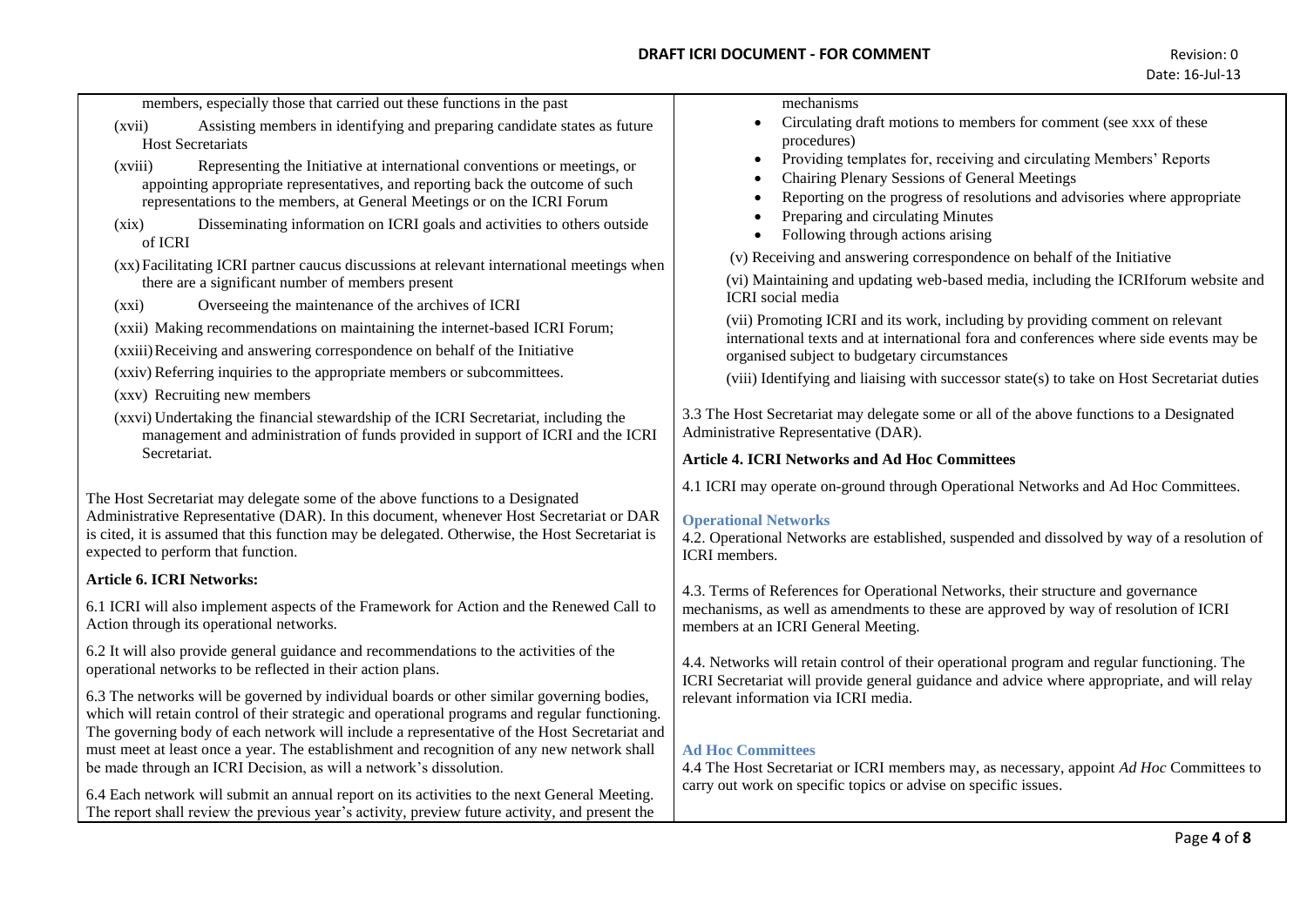| network's finances.                                                                                                                                                                    | 4.5 Membership to such Committees is open to all members and observers may be invited to                                                                                                                                                                                                                                                     |
|----------------------------------------------------------------------------------------------------------------------------------------------------------------------------------------|----------------------------------------------------------------------------------------------------------------------------------------------------------------------------------------------------------------------------------------------------------------------------------------------------------------------------------------------|
| 6.5 The ICRI-appointed board members shall submit internal reports annually to the Host<br>Secretariat noting the network's performance in relation to the previous Decision. The Host | join.                                                                                                                                                                                                                                                                                                                                        |
| Secretariat may comment on the reports and will then sign and forward them to the next<br>General Meeting.                                                                             | 4.6 Each Committee shall elect a Chair from the members represented in the Committee. Ad<br>Hoc Committees should prepare Terms of Reference in conjunction with the Host Secretariat.<br>The Terms of Reference of the Ad Hoc Committees will be approved by the ICRI membership<br>and shall include the duration of the Ad Hoc Committee. |
| <b>Article 7. Decisions:</b>                                                                                                                                                           |                                                                                                                                                                                                                                                                                                                                              |
| Decisions will be taken by consensus.                                                                                                                                                  | 4.7 Committees shall meet in conjunction with the General Meetings and, if practical, in                                                                                                                                                                                                                                                     |
| <b>Article 8. Categories of Documents:</b>                                                                                                                                             | conjunction with other international meetings. Intersessional activities will be primarily by                                                                                                                                                                                                                                                |
| 8.1 There will be six categories of official ICRI documents:                                                                                                                           | electronic correspondence. The Committee Chair is responsible for drafting and clearing<br>reports and correspondence. Meeting outcomes shall be provided to the ICRI Secretariat for                                                                                                                                                        |
| (i) General Membership Resolutions                                                                                                                                                     | information.                                                                                                                                                                                                                                                                                                                                 |
| (ii) General Membership Decisions<br>(iii) Internal Reports                                                                                                                            | <b>Reporting</b>                                                                                                                                                                                                                                                                                                                             |
| (iv) ICRI Reports                                                                                                                                                                      |                                                                                                                                                                                                                                                                                                                                              |
| (v) Host Secretariat Advisories                                                                                                                                                        | 4.8 Activities undertaken by ICRI Networks and Ad Hoc Committees should be reported on at<br>General Meetings by way of one or more of the following means:                                                                                                                                                                                  |
| (vi) Host Secretariat Correspondence                                                                                                                                                   | Member's Report<br>$\bullet$                                                                                                                                                                                                                                                                                                                 |
| 8.2 General Membership Resolutions: ICRI may adopt Resolutions in order to call attention<br>to issues of serious, widespread concern. Resolutions shall be processed in one of three  | Meeting paper or report                                                                                                                                                                                                                                                                                                                      |
| ways:                                                                                                                                                                                  | Presentation<br>Motion.<br>$\bullet$                                                                                                                                                                                                                                                                                                         |
| Standard Procedure: Proposed resolutions should be submitted to the Host Secretariat                                                                                                   | Article 5. Regional activities, meetings and workshops                                                                                                                                                                                                                                                                                       |
| or DAR a minimum of 28 days prior to a General Meeting. The Host Secretariat or<br>DAR shall circulate the proposed resolution for comment a minimum of 14 days prior                  | 5.1 ICRI encourages its members to develop regional activities, including workshops, to                                                                                                                                                                                                                                                      |
| to the General Meeting. The Host Secretariat will then prepare a final version for                                                                                                     | prepare region-specific agendas for coral reefs.                                                                                                                                                                                                                                                                                             |
| consideration at the General Meeting. Changes to resolutions during the General<br>Meeting should be minimal in order to ensure that the meaning is not changed in a way               | 5.2. Where practicable/relevant, regional activities should involve UNEP Regional Seas regions                                                                                                                                                                                                                                               |
| that could be objectionable to absent members.                                                                                                                                         | with substantial coral reefs, i.e.: Wider Caribbean, East Asian Seas, Eastern Africa, South                                                                                                                                                                                                                                                  |
| Urgent Circumstances: When action is required between General Meetings, the Host                                                                                                       | Asian Seas, ROPME Sea Area, Northwest Pacific, Red Sea and Gulf of Aden, and Pacific.                                                                                                                                                                                                                                                        |
| Secretariat or DAR shall circulate a proposed resolution for comment, for a 14-day                                                                                                     | <b>Article 6. ICRI Official Documents</b>                                                                                                                                                                                                                                                                                                    |
| period. The Host Secretariat or DAR will then incorporate comments into a final<br>version and submit that version to members for approval. If no members have                         | <b>Categories of documents:</b>                                                                                                                                                                                                                                                                                                              |
| expressed disapproval within 14 days, the Host Secretariat shall issue the Resolution as                                                                                               | 6.1 official ICRI documents include:                                                                                                                                                                                                                                                                                                         |
| adopted. If any member declares it will not join a consensus, the Resolution shall be<br>dropped or redrafted and resubmitted, at the discretion of the Host Secretariat or DAR.       | (i) Key Documents                                                                                                                                                                                                                                                                                                                            |
| Unforeseen Circumstances: When the need for a resolution becomes apparent within                                                                                                       | (ii) Recommendations (formerly Decisions/Statements)                                                                                                                                                                                                                                                                                         |
| the 28-day window required for submission or during the General Meeting itself, the                                                                                                    | (iii) Host Secretariat Advisories                                                                                                                                                                                                                                                                                                            |
| Host Secretariat or DAR will circulate it prior to the meeting, if possible, or at the                                                                                                 | (iv) Resolutions                                                                                                                                                                                                                                                                                                                             |
|                                                                                                                                                                                        |                                                                                                                                                                                                                                                                                                                                              |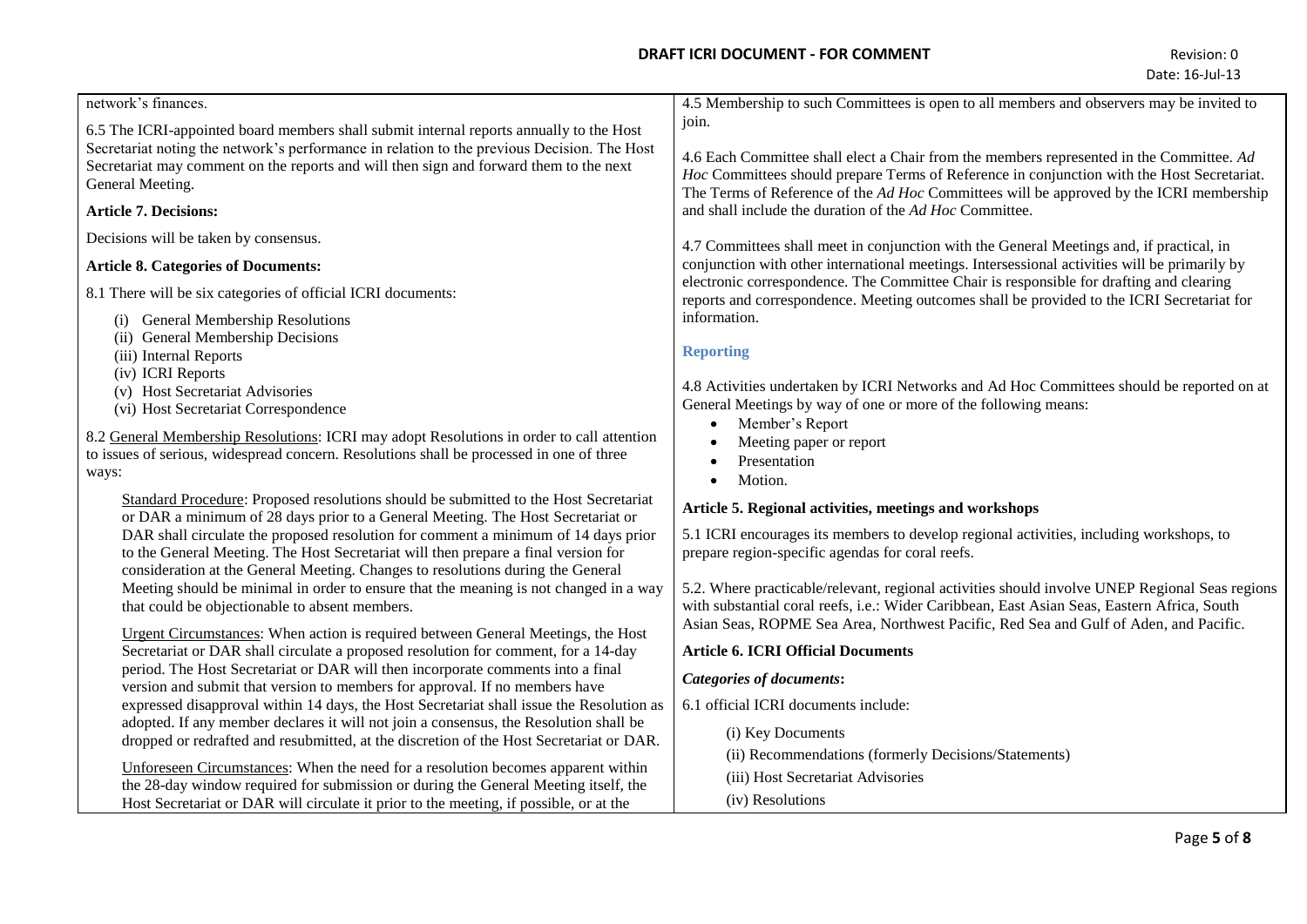earliest opportunity during the meeting. If submitted during the General Meeting, the Host Secretariat or DAR will circulate the proposed resolution via e-mail to the points of contact for those members not present. If any member states formally objects on the grounds that the need for the resolution was foreseeable, the resolution will be withdrawn. Silence will be taken as consent. If there are no objections, it will be considered during the final scheduled session of the General Meeting. The Host Secretariat or DAR shall report on any responses received from absent members.

8.3 General Membership Decisions: ICRI shall adopt Decisions to guide the activities of the ICRI networks, the Host Secretariat or DAR, and the conduct of General Meetings. Decisions relating to the networks should be drafted by the Host Secretariat in consultation with the board members of the networks and circulated using the procedures for draft Resolutions. Changes may be made during the meeting, as necessary, after reviewing the networks' annual reports. The Host Secretariat or DAR will forward the Decision, as adopted, to the networks' leadership/governing body with an invitation to determine a program of implementation for the guidance provided in the Decision.

8.4 Internal Reports: these reports are generated by the ICRI Host Secretariat or DAR, committees, working groups, or similar ICRI bodies for internal information and use. Annual reports by ICRI members will also constitute internal reports. Their distribution should be limited to members. Because their content may be publicly available, internal reports should clearly indicate that they are for internal use only and that any views expressed are those of the Member or sub-entity of ICRI that generated the report and not necessarily of the ICRI membership. Internal Reports should be issued using the same procedures as for Resolutions.

8.5 ICRI Reports: these are ICRI-generated documents of an informative or technical nature that are too long to be done in the form of a Resolution, which express the concerted views of the ICRI members and that ICRI wishes to make available to the public or other organisations. ICRI Reports should be issued using the same procedures as for Resolutions.

8.6 Action Statements: during General Meetings, the Host Secretariat or DAR will, as appropriate, prepare for approval by members action statements that summarise particular aspects of the plenary sessions and comprise a list of follow-up actions to ensure agreements made in plenary are carried out.

8.7 Host Secretariat Advisory: the Host Secretariat may issue an Advisory to a member, a group of members or an outside party, in order to call attention to a significant action ICRI believes needs to be taken to enhance the work of the Initiative. Proposals for such Advisories may be drafted and considered at the General Meeting or submitted by members at any time during the year to the Host Secretariat or DAR. The Host Secretariat or DAR will then circulate them for comment for a 14-day period. The Host Secretariat will then incorporate comments and issue the Advisory.

- (v) Members' Reports
- (vi) General Meeting Minutes
- (vii) ICRI publications, reports and posters
- (i) *Key documents*: these are the foundational documents of ICRI and include:
	- ICRI's Call to Action
	- ICRI's Framework for Action
	- These Organization and Management Procedures.

These documents may be reviewed and updated from time to time and approved by the ICRI membership at General Meetings.

- (ii) *Recommendations*: ICRI may adopt Recommendations, in order to call attention to issues of serious, widespread concern. Note: these had formerly been called 'Decisions' and 'Statements'.
- (iii) *Host Secretariat Advisory*: the Host Secretariat may issue an Advisory to call attention to a significant action it believes needs to be taken to enhance the work of the Initiative. Advisories may be issued out of General Meeting sessions. Proposals may be submitted by members to the Host Secretariat which will circulate it for for a 14-day comment period. The Secretariat should incorporate any comment before circulating the Advisory to all members and making it publicly available on ICRI media.
- (iv) *Resolutions*: ICRI may adopt Resolutions directed to ICRI itself: to guide the Host Secretariat, the conduct of General Meetings and/or the activities of ICRI Networks and Committees. Resolutions relating to ICRI Networks or Committees should be drafted in consultation with the coordination team of these networks/committees.
- (v) *Members' Reports*: these constitute a member's obligation as per 1.8 of these procedures.
- (vi) *Meetings Minutes*: the Host Secretariat is responsible for writing Minutes of General Meetings (see 3.2 (iv) of these procedures). Minutes should be circulated to Members present at the General Meetings for comment for a 14-day period. The Secretariat should incorporate any comment in the Minutes before circulating it to all members and making it publicly available through the ICRIforum website. Proceedings of other ICRI Meetings, such as ICRI regional workshops and International Marine Ecosystems Management Symposia (ITMEMS) should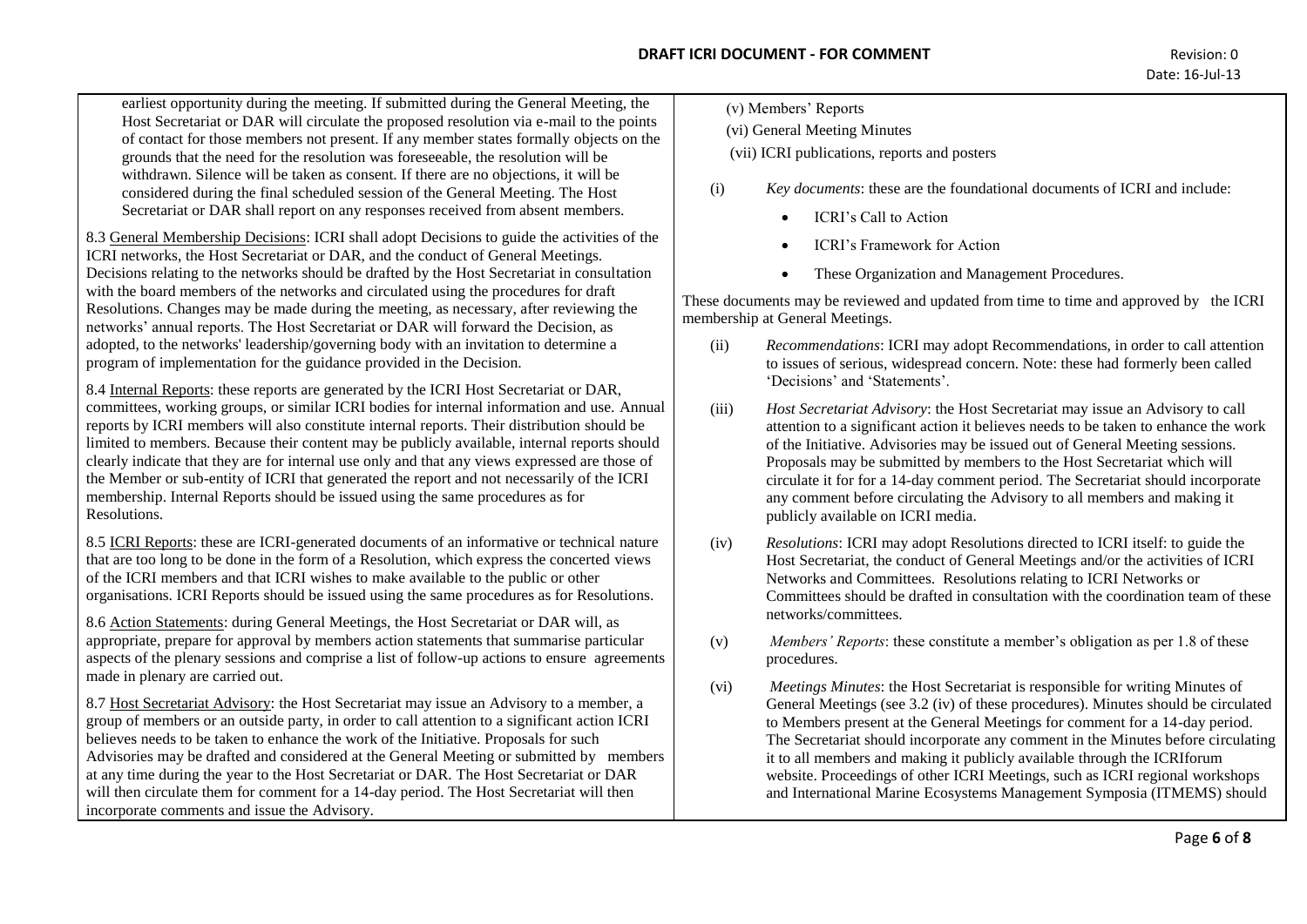8.8 Routine Correspondence: for routine matters, the Host Secretariat or DAR may send official correspondence with the appropriate signature.

### **Article 9. Official Documents:**

Resolutions, Decisions, Host Secretariat Advisories, Internal Reports and ICRI Reports are considered official ICRI documents. The ICRI Forum shall be the repository for all official documents of the Initiative.

### **Article 10. Budget and Funding:**

10.1 The Host Secretariat shall prepare a budget for consideration and approval at its first General Meeting. This budget should circulated as a draft Decision using the standard procedure

10.2 ICRI expenditure should consist almost entirely of funding:

- (i) Host Secretariat or DAR expenditures in support of ICRI administration.
- (ii) The organisation and conduct of ICRI meetings.
- (iii) Publication and circulation of ICRI documents.
- (iv) Overseeing the maintenance of the ICRI archives.
- (v) Assistance as necessary to representatives for travel and attendance at general and regional meetings.

It is anticipated that the Host Secretariat shall provide the majority of the funding for these items. The Host Secretariat may encourage all members to provide funds for assistance in maintaining the archives and attendance at meetings.

10.3 Only in rare cases and when approved by the consensus of the members may ICRI funds be used to directly support operational programs; such programs shall remain the responsibility of the operational networks.

10.4 Funding for the Initiative is primarily by voluntary contributions, in either cash or kind, by members.

10.5 In the long-term, ICRI's goal is to develop a system of voluntary but generally regular funding that would allow states that would otherwise be unable to bear the financial burden to serve as Host Secretariat of the Initiative. The goal of annual voluntary contributions from members will continue to be examined.

# **Article 11. Treasury:**

11.1 The Host Secretariat shall make arrangements for a transparent and accountable financial system for the duration of their term. The specific details for each Secretariat shall be provided in its budget proposal (Art 10.1).

also be made available on the ICRIforum website.

(vii) *ICRI publications, reports and posters*: these include any publication which displays the ICRI logo, including outputs from ICRI Networks and Committees, and communications documents such as brochures, posters, videos, newsletters and other outreach tools developed by ICRI.

# **Official Documents Repository**

6.2 The ICRIforum website shall be the repository for all official ICRI documents.

### *Motion submission procedures*

6.3 The following official ICRI documents shall be submitted for consideration by the ICRI membership as motions:

- Recommendations
- Resolutions

6.4 *Standard Procedure*: Motions should be submitted to the Host Secretariat a minimum of 28 days prior to a General Meeting. The Host Secretariat shall make the motion available for comment to ICRI members at least 14 days prior to the General Meeting. The motion will then be presented for adoption at the General Meeting.

6.5 *Unforeseen Circumstances*: If the need for a motion arises within the 28-day window required for submission or during the General Meeting, the Host Secretariat will circulate the proposed text as soon as possible after receiving it or at the earliest opportunity during the meeting. If any member objects on the grounds that the need for the motion was foreseeable, the motion will be withdrawn. If there are no objections, it will be considered during the General Meeting.

6.6 *Adoption*: Motions should be adopted by consensus of Members present at the General Meeting. Once a motion is adopted by Members it then officially becomes either a Recommendation, or a Resolution.

# **Article 7. Funding:**

Funding for ICRI is by voluntary contribution, in cash or in kind.

# **Article 8. Review of procedures**

These procedures may be reviewed and revised as agreed by ICRI members.